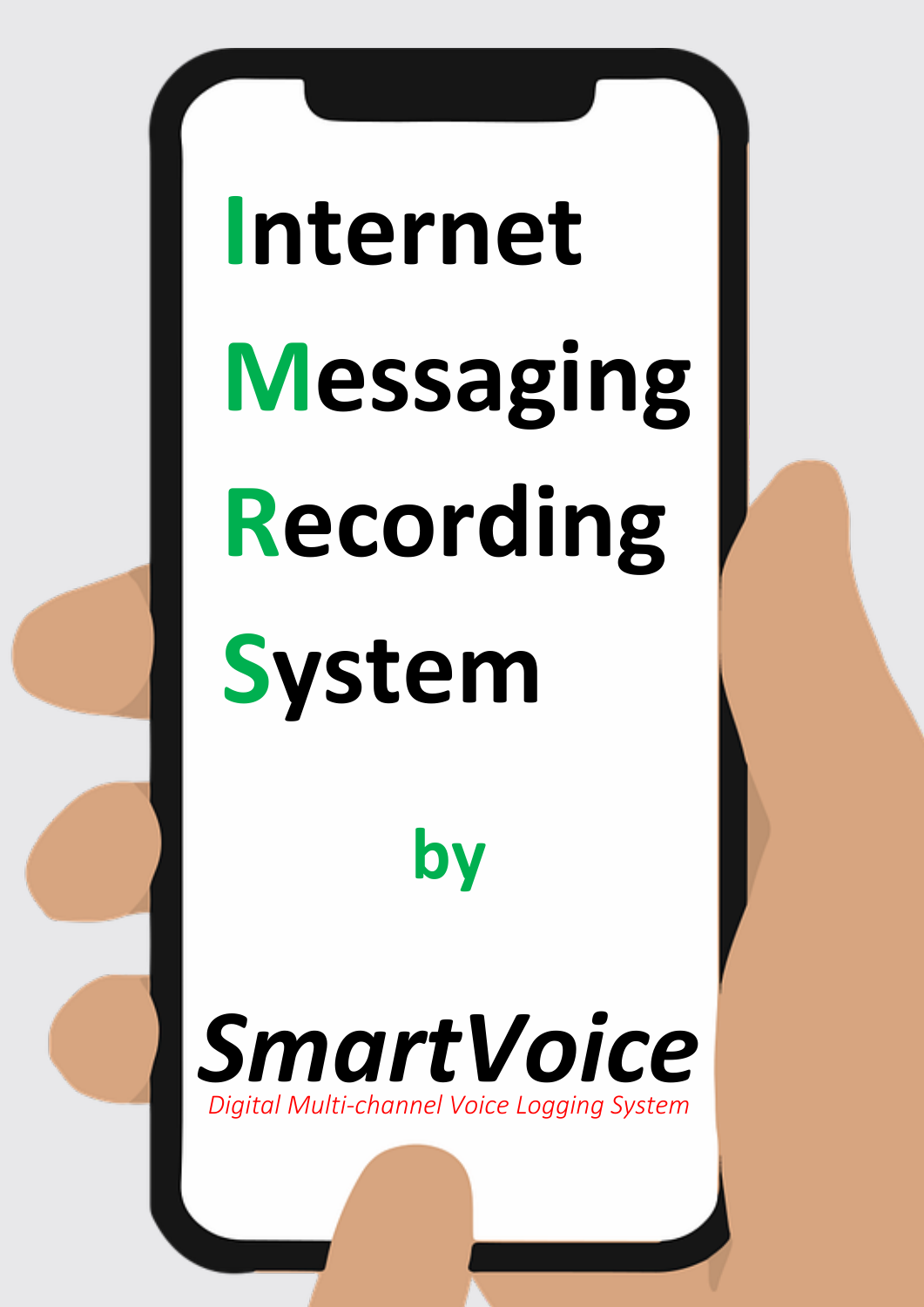SmartVoice IMRS (Internet Messaging Recording System) allows you to manage and supervise your trading communications for regulatory purposes. Agents can record text, audio and video messages from IM applications such WeChat and WhatsApp which can be stored and saved for record keeping. By taking precautionary methods, the risk of fraud and compliance breaching is minimized.

### What are the regulatory requirements?

In the case of IM applications, intermediaries are required to maintain control of order messages and ensure proper record keeping. All order messages should be readily accessible for compliance monitoring and audit purposes.



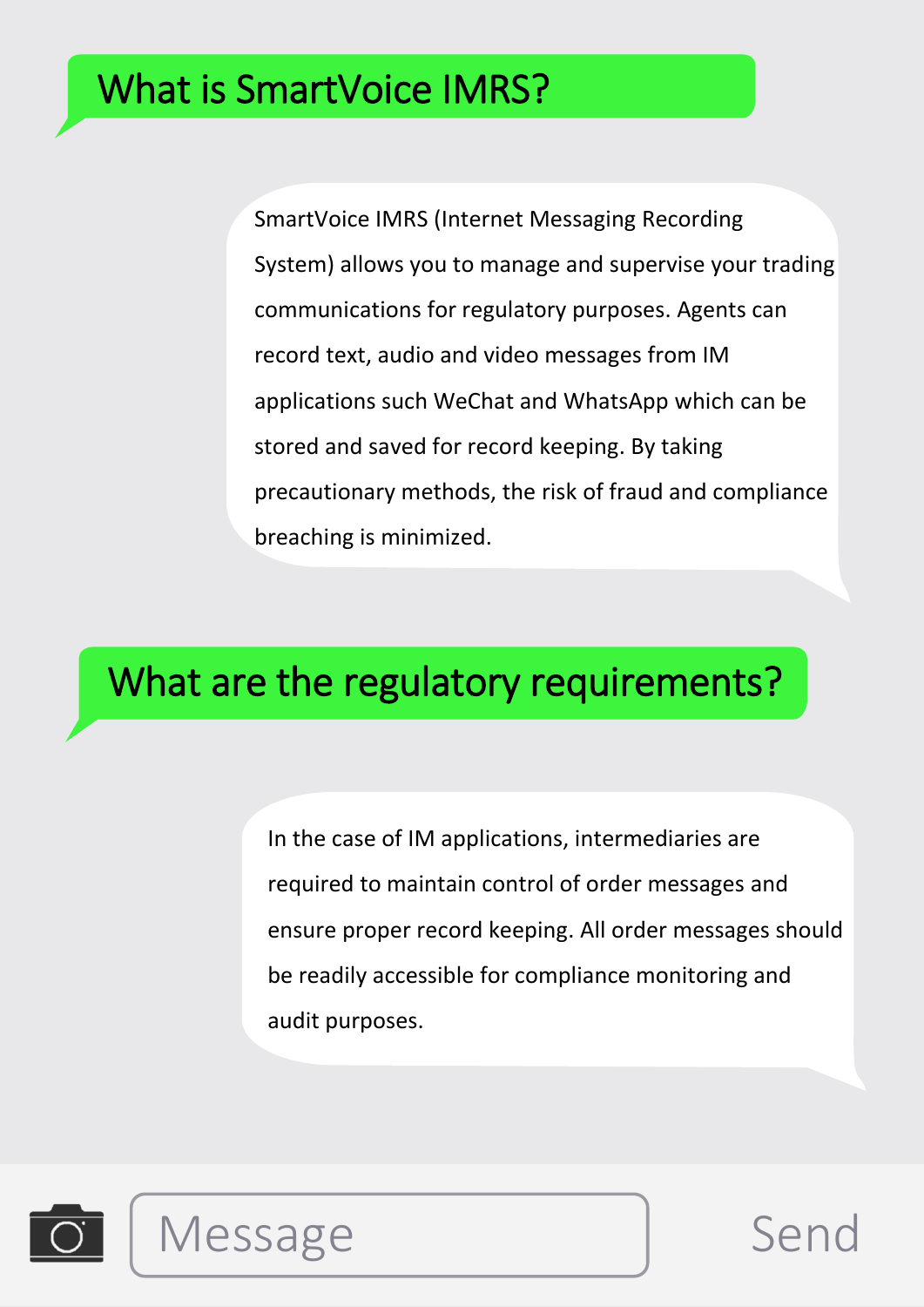## **HOW IT WORKS**



Local Access

## **FEATURES**



Save and view text, video and audio messages between your clients directly from your desktop



With low memory usage, save your memory for the more important activities



Our application operates quick and smoothly so you can save and retrieve information in a fast manner



Security is our number one priority. All data stored will be protected with the highest level of protection